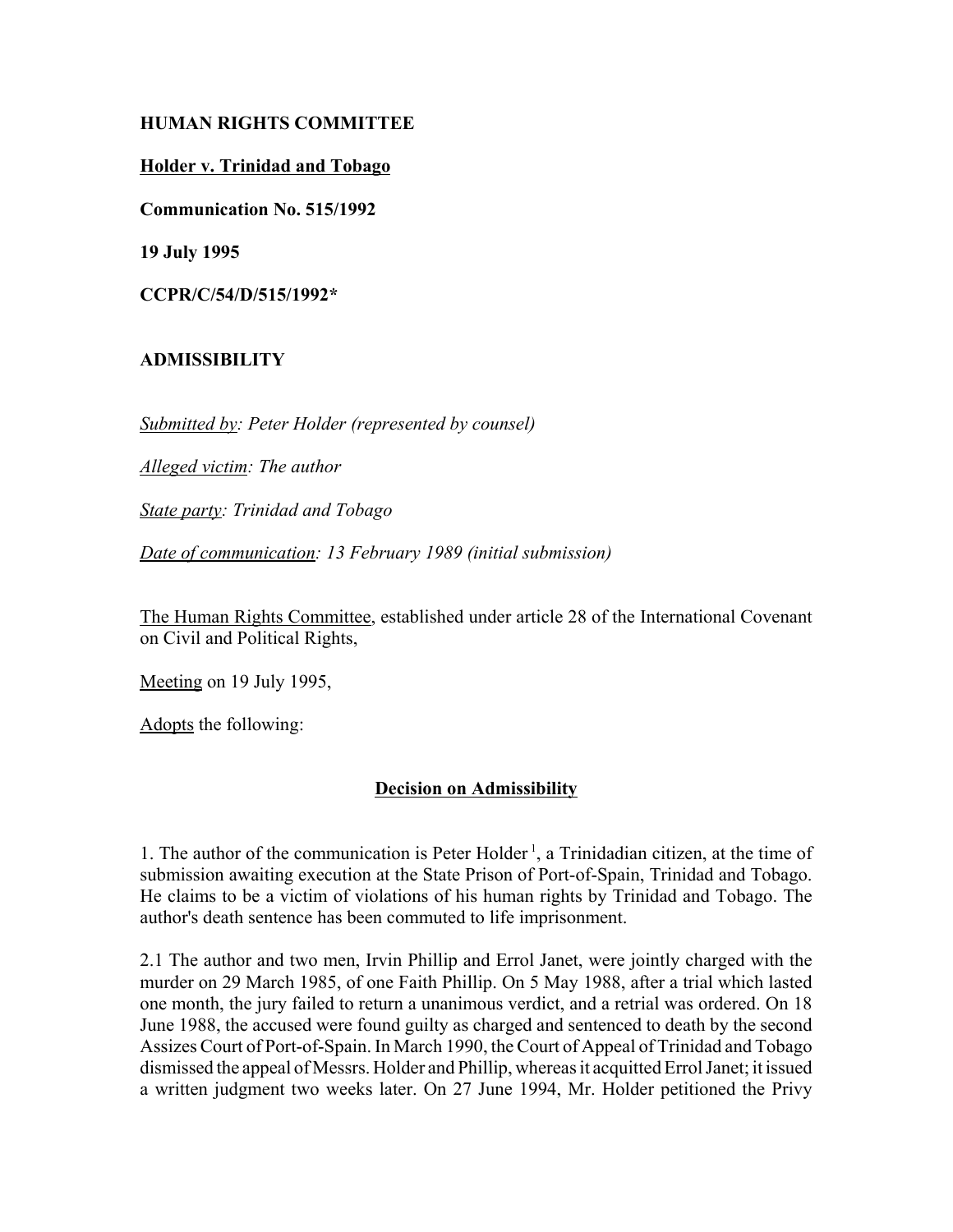Council for special leave to appeal which has been granted, however the case still has not been heard by the Privy Council.

2.2 The case for the prosecution was based on the evidence given by the sole eyewitness to the crime who testified that, on the morning of 29 March 1985, she was at work in the Zodiac Recreation Club in Port-of-Spain. She was inside the bar and Faith Phillip sat in front of the bar, when the three men came in. They sat down at a table and started talking. Accused No.1, whom she recognised as Mr. Holder, ordered a drink. After a while, he went downstairs and she heard a sound as if the gate to the entrance was being closed. When he came back, she asked the deceased to have a look. Upon her return to thebar, the deceased was grabbed by accused No.2, whom she recognised as Mr. Phillip. Accused No.1 then kicked open the door to the bar and entered the bar with accused No.3, whom she recognised as Mr. Janet. Both were holding knives. accused No.1 forced her to open the cash register, which she did, and accused No.3 took the money from it. She was forced to show them the Club owner's room, which was at the back. There, accused No.1 tied her up, while No.3 searched the room for valuables. She was told to face the wall, but before doing so she saw accused No.2 pulling Ms Phillip to the back. She then heard fighting in the opposite room, which continued for about 5 minutes. After it stopped she heard footsteps, as if the accused were leaving. Finally, she was untied by the Club's electrician who passed by and they found the deceased lying on the floor.

2.3 One of the co-accused, Mr. Phillip, gave sworn testimony denying any knowledge of the crime and claiming that he had never left his home on 29 March 1985. His statement to the police was also admitted into evidence after a **voire dire**.

2.4 The second co-accused, Mr. Janet, affirmed upon oath his previous statement to the police. He stated that the robbery had been planned by accused No.1 and 2, who had received information that the owner of the Club kept all his money at the Club. He claims to have taken part in the robbery out of fear of the other two men. He further stated that he had prevented accused No.1 from further hitting the deceased.

2.5 The case for the defence was based on the sworn statement given by Mr. Holder at the trial, in which he admitted his participation in the robbery. He denied, however, having struck the deceased. He stated that while he and accused No. 3 were emptying the drawers in the Club owner's room, he saw accused No.2 going up the corridor with the deceased. When they left the building, they met accused No. 2 outside. The author further denied that he made selfincriminating statements to the police. Said statements were admitted into evidence after counsel had challenged their voluntariness.

2.6 The author states that, in the morning of 3 April 1985, he went to the police station, because he had heard that the police was looking for him.

#### The complaint

3.1 The author claims that his trial was unfair in breach of article 14 of the Covenant. In this context, he submits that :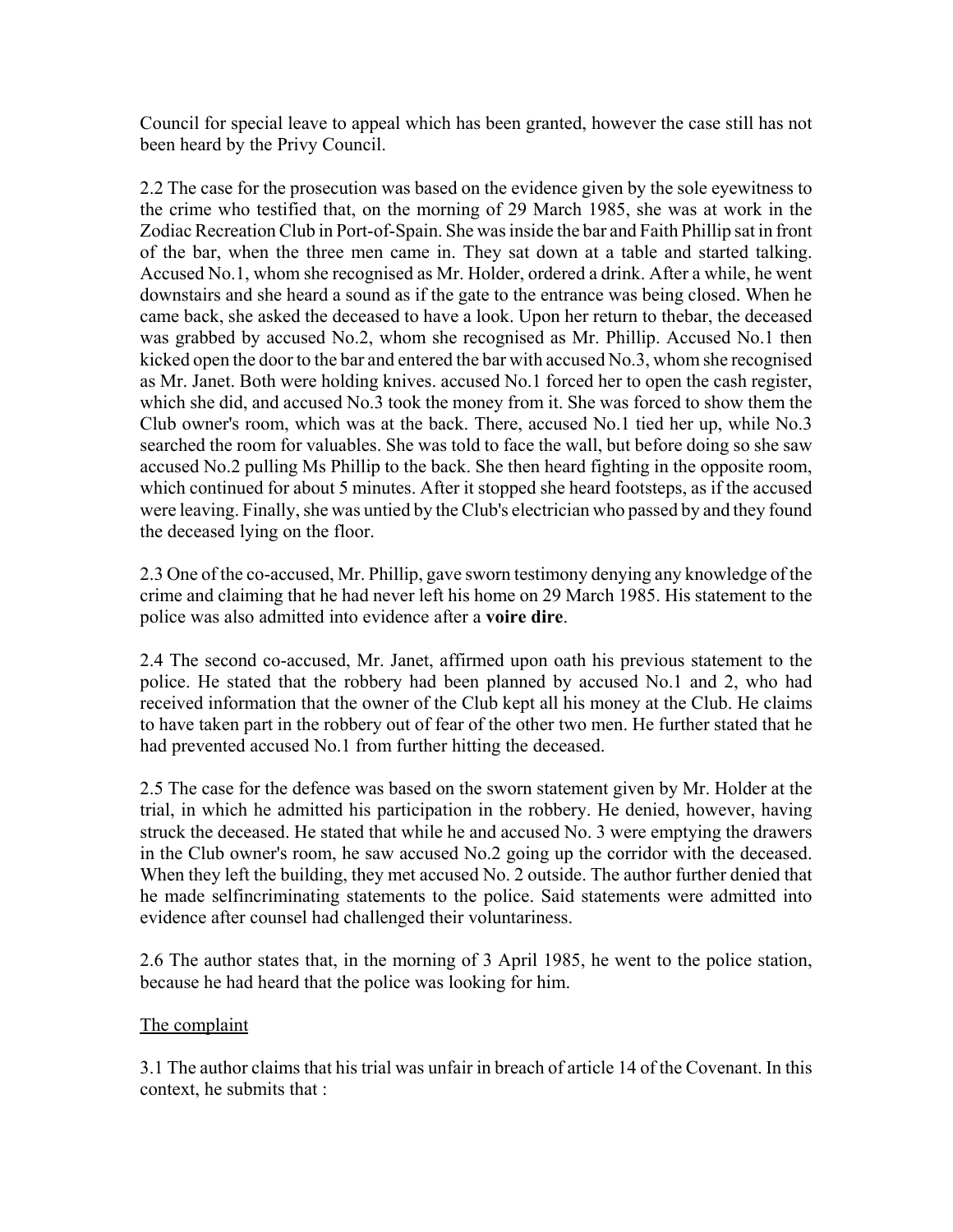- during the first trial, an article was published in the local newspaper which was highly prejudicial to his case. He states that the judge, as well as the three counsels for the defence, called upon the reporters to rectify the "misleading" publication. However, the effect was such that it would have been impossible to select an unbiased jury for the re-trial.

- the initial date for the re-trial was 1 June 1988. On that day, he was informed that his counsel and counsel for Mr. Phillip had withdrawn from the case. In spite of their requests for a counsel of their own choosing, the judge told them that he would appoint counsel and adjourned the trial to 16 June 1988. On 6 June 1988, the author wrote a letter to the Legal Aid Authorities, requesting counsel of his own choice. He states that one day before the trial started, he was visited by another court-appointed lawyer, who only took thirty minutes to discuss his case. The author alleges that the assignment of a lawyer contrary to his choice amounts to a violation of Section 4, paragraphs (b) and (d), and section 5, paragraph 2 (c), of the Constitution of Trinidad and Tobago. He also claims that he was denied reasonable time for the preparation of his defence.

- the trial judge prevented counsel from properly conducting the defence. The author claims that the judge constantly interrupted and embarrassed counsel by telling him questions to ask and refusing to admit others. Before the trial started the judge allegedly set a deadline, thereby putting a lot of pressure on counsel to complete the defence within a specified time limit. When counsel asked for a break, the judge allegedly prevented counsel from seeking the author's instructions during the trial. The judge also allegedly forced the author to reply to self-incriminating questions in cross-examination by the prosecution, by threatening him that he would be charged with contempt of court if he did not reply.

- counsel failed to adequately represent the author. The author complains that his counsel was inexperienced and that he failed to cross-examine witnesses on relevant issues. This is said to amount to gross negligence.

- the police failed to adequately inform the author of the charges against him. The author claims that he was only charged with robbery, whereas he was later convicted of murder.

3.2 The author further claims that when he was taken into custody he was placed in a cell which allegedly was so crowded that he had to remain standing up all day and night. He claims that he was denied the use of a toilet, as well as food and water. Furthermore, he claims that the following morning he was taken to an office where he was "physically assaulted" by police officers, in breach of article 10 of the Covenant.

3.3 It is not stated whether the case has been submitted to another procedure of international investigation or settlement.

#### The State party's information and observations

4. By submission of 12 November 1993, the State party states that the author's case is before the Privy Council. In a further submission of 9 February 1994, the State Party informs the Committee that the author's death sentence has been commuted to life imprisonment.